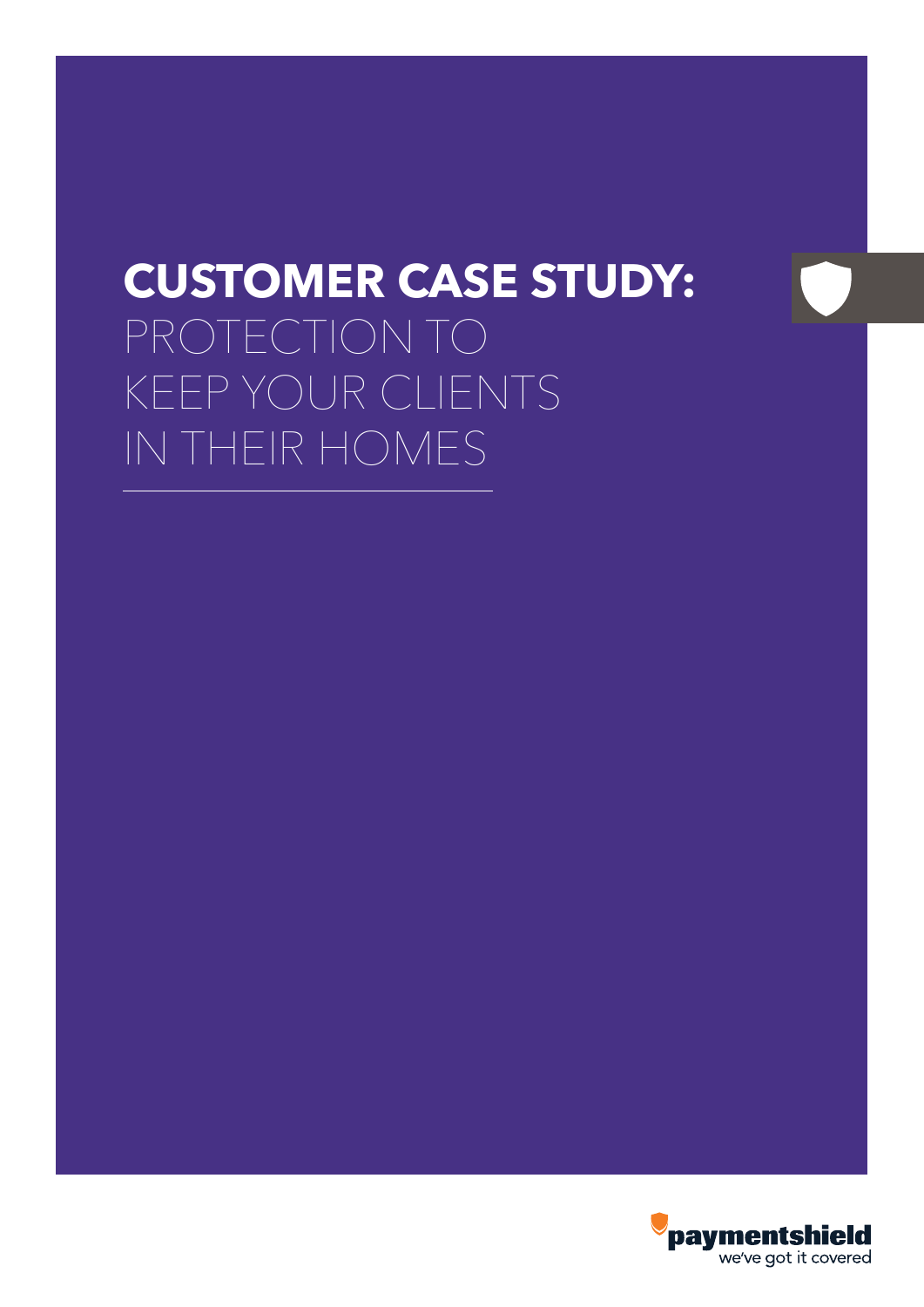Unless your client is a film star, footballer or hedge fund manager, a mortgage is likely to be the biggest investment they will ever make. So when it comes to covering the monthly repayments, clients really can't afford to get caught short.

Unfortunately, life doesn't always run smoothly; unemployment, illness and injury can strike at any time and turn your world upside down. Savings are great, but Paymentshield research shows that the majority of people couldn't meet their outgoings on savings alone for more than 3 months<sup>1</sup>. This means, without a regular income, your client's home can suddenly be very much at risk.

一、小川花等

#### **INTRODUCING MORTGAGEPROTECTOR**

Rather than worrying about what might happen if they can't make the necessary payments, client's should be educated on the benefits of having an adequate back-up plan.

What many people don't realise is that there is an insurance policy out there already designed to help people when they need it most.

MortgageProtector is a simple, affordable way of protecting your client's mortgage from life's uncertainties – without them needing to dip into savings or borrow money they can't afford to repay. A MortgageProtector policy offers up to £3,000 a month (in addition to any sick pay received from their employer) to help cover your client's mortgage payment and any mortgage-related insurance costs such as home insurance. Clients can even choose to protect an extra 33% of their monthly mortgage and insurance costs combined to help pay for other household expenses, such as council

tax, utility bills, and so on. The client is able to tailor their MortgageProtector policy to their needs with a choice of three levels of cover, a range of qualification periods and there's even the option to defer payments for three or six months at the start of the policy.

#### **CASE STUDY – MR GRAHAM CROSS**

What a difference a day makes: Mr Graham Cross, a 46 year old, selfemployed window and door engineer from Fareham, Hampshire purchased MortgageProtector from Paymentshield over 7 years ago, when he and his wife were arranging their first mortgage. It wasn't a product that he had come across before, but after his financial adviser pointed out the benefits, it was a very easy decision.

'My adviser said it would safeguard our mortgage, which sounded like just what we needed. And I think because I was self-employed, it seemed like a good idea at the time. Plus, Paymentshield offered a reasonable price and the benefits looked good.'

It was four years before Mr Cross needed to use his policy. But everything changed overnight when he was taken ill and diagnosed with a brain tumour. He required an urgent operation and was told it would be a while before he would be back on his feet. After the initial shock, he inevitably started to worry about work and how

he would pay the bills and continue to support his wife and two children in his current state of health. Then he remembered about the Paymentshield policy.

'My wife dug out the paperwork and phoned up Paymentshield to make the claim. The forms came through about a week later and it was very straightforward. All it needed was a letter from my consultant – the money was paid without a problem'.

Mr Cross's policy provided him with £465 per month, enough to pay his mortgage in full and even includes a little bit extra to cover some of the household bills. His policy would have continued to pay out for 12 months if he'd needed it but Mr Cross was able to return to work around seven months later. 'The one thing that surprised me was that after I'd made a claim, I went back to work and the policy carried on. I thought it would just stop once I'd used it. It's been outstanding.'

Unfortunately, the treatment Mr Cross received for the brain tumour affected his health in other ways and after only 18 months he found himself unable to work again. 'There was some damage from the radiotherapy, which has caused one or two problems with my memory and eyesight. I needed more time off because I was unable to do my job. That was when I put my second claim in.'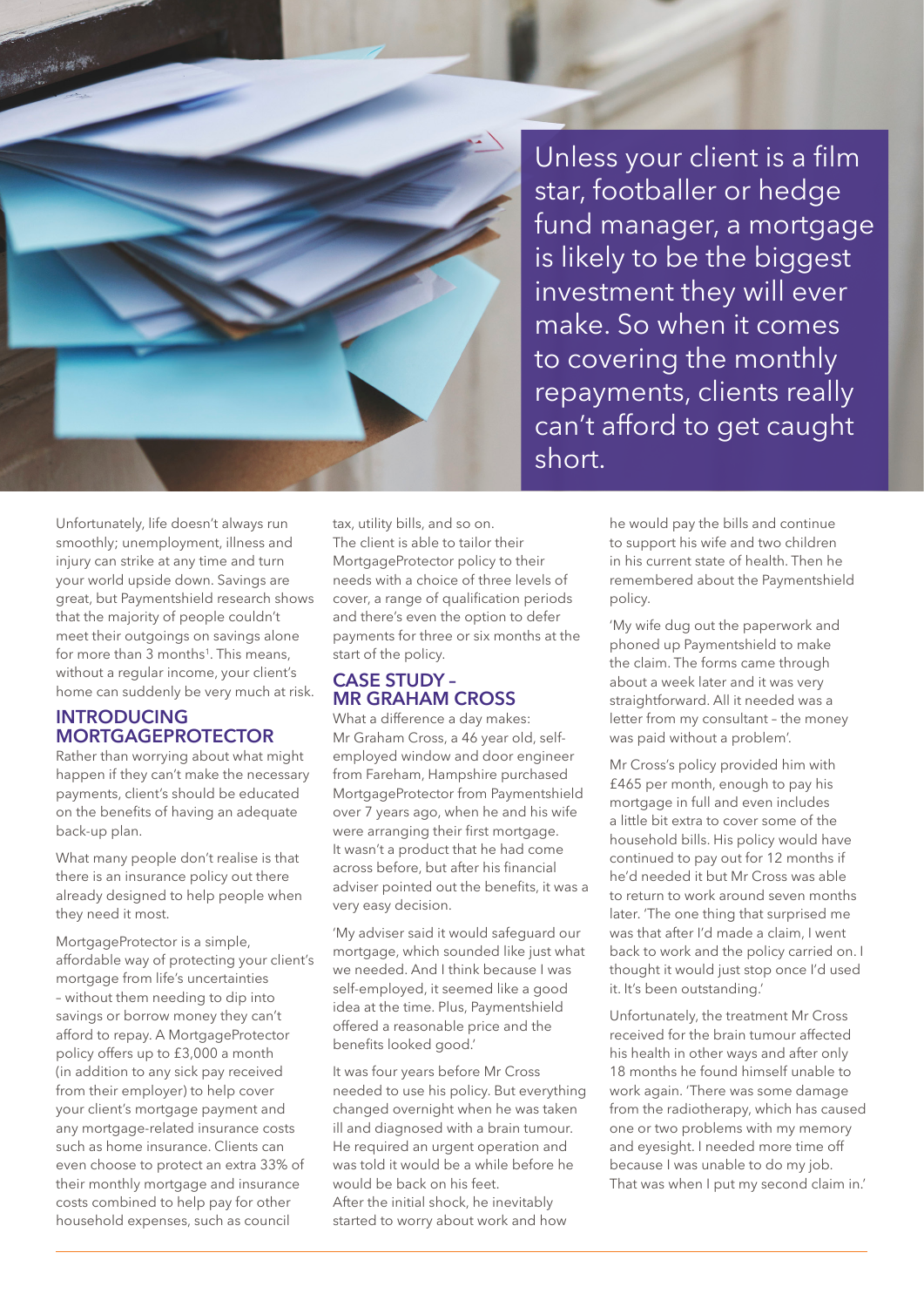#### **THE ROAD TO RECOVERY**

Due to the side effects of his treatment, Mr Cross has been unable to work for the last 6 months but thankfully his MorgtageProtector policy was there for him and kicked in for a second time.

In many ways, he thinks it's too good to be true. 'I tell my friends and they can't believe it. They just didn't know that there was a policy out there like that. I tell everybody about it now and I know that some of my friends have since taken out policies themselves.'

It's hard to say what life would have been like for Mr Cross without MortgageProtector, but listening to him talk, it's obvious just how much it means. 'It's massive,' he explains. "I don't have to worry about the mortgage. I can focus on getting better and spending time with the kids. I take my little girl to school and pick her up, and I'm here when my son gets in. My wife works, but with two kids and a mortgage, we wouldn't be able to cope without the MortgageProtector payments."

#### **GOOD ADVICE GOES A LONG WAY**

Like most insurance, MortgageProtector isn't there to help you when times are easy. It's about getting you through the tough times – when you've got bigger issues to be worrying about rather than paying bills. Nobody knows what's around the next corner, but there's no point in making it any harder than it needs to be. By ensuring clients put the right financial net in place today, you can help them make tomorrow a whole lot more palatable.

When Mr Cross is asked if he has any advice for others he laughs, 'I talk to mates about it all the time. I hadn't been ill for 15 years before my brain tumour. I tell them that you can't predict what's going to happen; you've got to do something about it. MortgageProtector saved my house and I can't thank my financial adviser enough for recommending it. There's no way we'd be where we are without it.'

### **CASE STUDY:** NOTES

**Age:** 46 **Marital status:**<br>Children: **Location:** Fareham,

Girl aged 7, Boy aged 14 **Occupation:** Window and door engineer Hampshire

#### **PRODUCT**

MortgageProtector offers up to £3,000 a month or 75% of your gross monthly income (which ever is lower) in addition to any sick pay to help cover your mortgage payment and any mortgage-related insurance cost such as building and contents insurance.

Clients can choose from three levels of cover:

- accident or sickness and unemployment cover
- accident or sickness cover
- unemployment only cover

#### **A CHOICE OF COVER PERIODS**

With MortgageProtector clients can choose to protect your mortgage repayments for up to 12 months (unemployment only) or 24 months.

#### **FLEXIBLE QUALIFICATION PERIODS**

Clients can choose from 30, 60 or 180 day 'excess' cover or 30 and 60 days back-to-day-one cover. If a client chooses 'back-to-day-one' cover, we will backdate their benefit payment to the first day you were not able to work. If you choose 'excess' cover, benefit payments will start from the first day after the qualification period you choose ends.

#### **OPTIONAL DEFERRED PAYMENT PERIODS**

You can decide to defer (delay) the premium payments for three or six months at the start of the policy.

#### **OPTIONAL EXTRA COVER**

You can also choose to protect the premium for any mortgage related insurance costs. Plus, you can cover up to an extra 33% of your monthly mortgage and insurance costs combined to help pay for other household expenses, such as council tax, utility bills, and so on. (The 33% is based on your monthly mortgage repayment and mortgage-related insurance costs.)

#### **CARER COVER (INCLUDED WITH UNEMPLOYMENT COVER)**

If you voluntarily leave work to care for an immediate family member and you are receiving (or waiting to receive) Carer's Allowance, you can claim benefit on your MortgageProtector policy. This means you can focus on providing the support they need without worrying about your mortgage repayments.

#### **SINGLE AND JOINT COVER**

MortgageProtector can be taken out in one name only (even if you are a joint borrower), or in joint names allowing two people to be covered. How you choose to divide the benefit between you is up to you.

### **COST**

A typical monthly cost for Paymentshield MortgageProtector is £5.53 for every £100 of monthly benefit. The monthly cost includes Insurance Premium Tax (IPT) at the current rate of  $6\%$ . This cost is based on our full accident, sickness and unemployment option with 30 day back to- day-one cover, 12 months of benefit, no deferred premium payment period and protecting a monthly repayment of  $F620$ 

This Payment Protection Insurance is optional. There are other providers of Payment Protection Insurance and other products designed to protect you against loss of income. For impartial information about insurance, please visit moneyadviceservice.org.uk